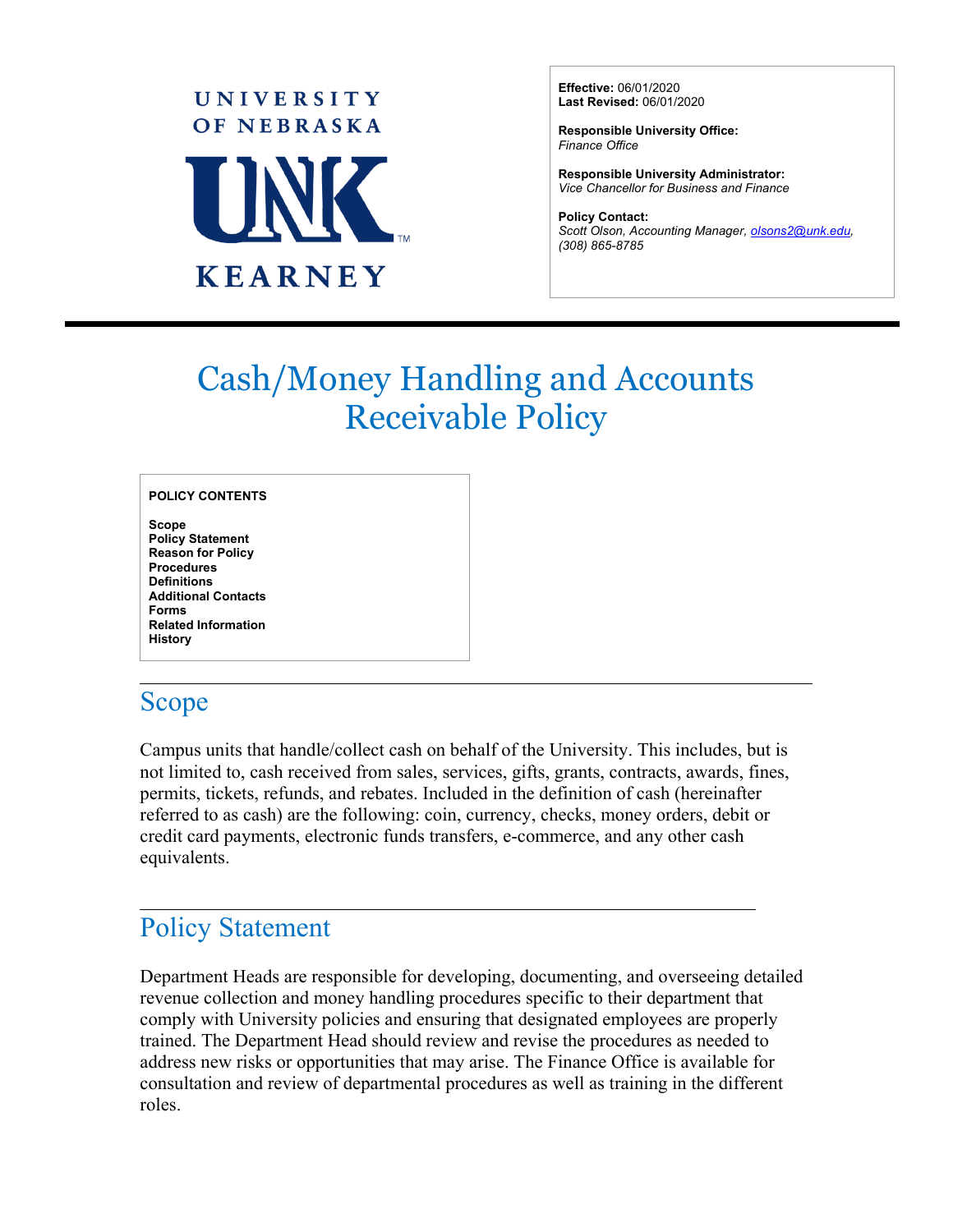The Department's revenue collection and money handling procedures should include:

- Responsibility, accountability, and training
- Separation of duties
- Proper receipting
- Debit/credit card acceptance
- Security of funds & timeliness of deposits
- Balancing & reconciling
- Review & monitoring
- Records retention

Departments must deposit all funds received on behalf of the University with the Finance Office in accordance with procedures established herein. All funds must be deposited with the Finance Office within 3 business days of receipt. Departments that routinely receive money should deposit funds daily.

The authority to establish bank accounts for University operations resides solely with the Vice Chancellor for Business and Finance. Use of unauthorized external bank accounts for the depositing and/or safekeeping of funds received on behalf of the University is prohibited, regardless of the funding source. Student groups must use their own tax identification number when opening an outside bank account.

Departments are not authorized to maintain petty cash funds. All funds received should be deposited in whole. Do not withhold money from a deposit for the purpose of adding to or creating a petty cash or change fund. Do not use cash received for paying loans, advances, refunds, reimbursements, check cashing, or any other payments of salaries, fees, costs, charges, or expense. Refunds must be requested through the Finance Office.

The Department Head can request a change fund through the Finance Office. Upon authorization, the Finance Office will issue a change fund to the department in the denominations needed. The Department Head should assign a custodian responsible for the accountability of these funds. The custodian of the fund is fully responsible for the safekeeping of the fund and for its proper usage. Any discrepancies in the fund are the responsibility of the custodian. The change fund is only for making change in cashiering operations and not for expenditures. Do not commingle change funds with other funds or use for any other purpose. When the change fund is no longer needed, the custodian returns the change fund to the Finance Office.

The Finance Office will periodically audit a department to determine 1) whether money handling procedures have been established, documented, approved, and implemented, 2) employees understand their roles and responsibilities, and 3) established procedures are being followed.

Contact the Finance Office whenever any special or unusual office situations or questions arise in the collection, receipting, or remitting of cash.

The Cash/Money Handling Policy is not subject to modification or waiver. Any interpretation issues must be discussed with the Finance Office at (308) 865-8524 or [unkfinance@unk.edu.](mailto:unkfinance@unk.edu)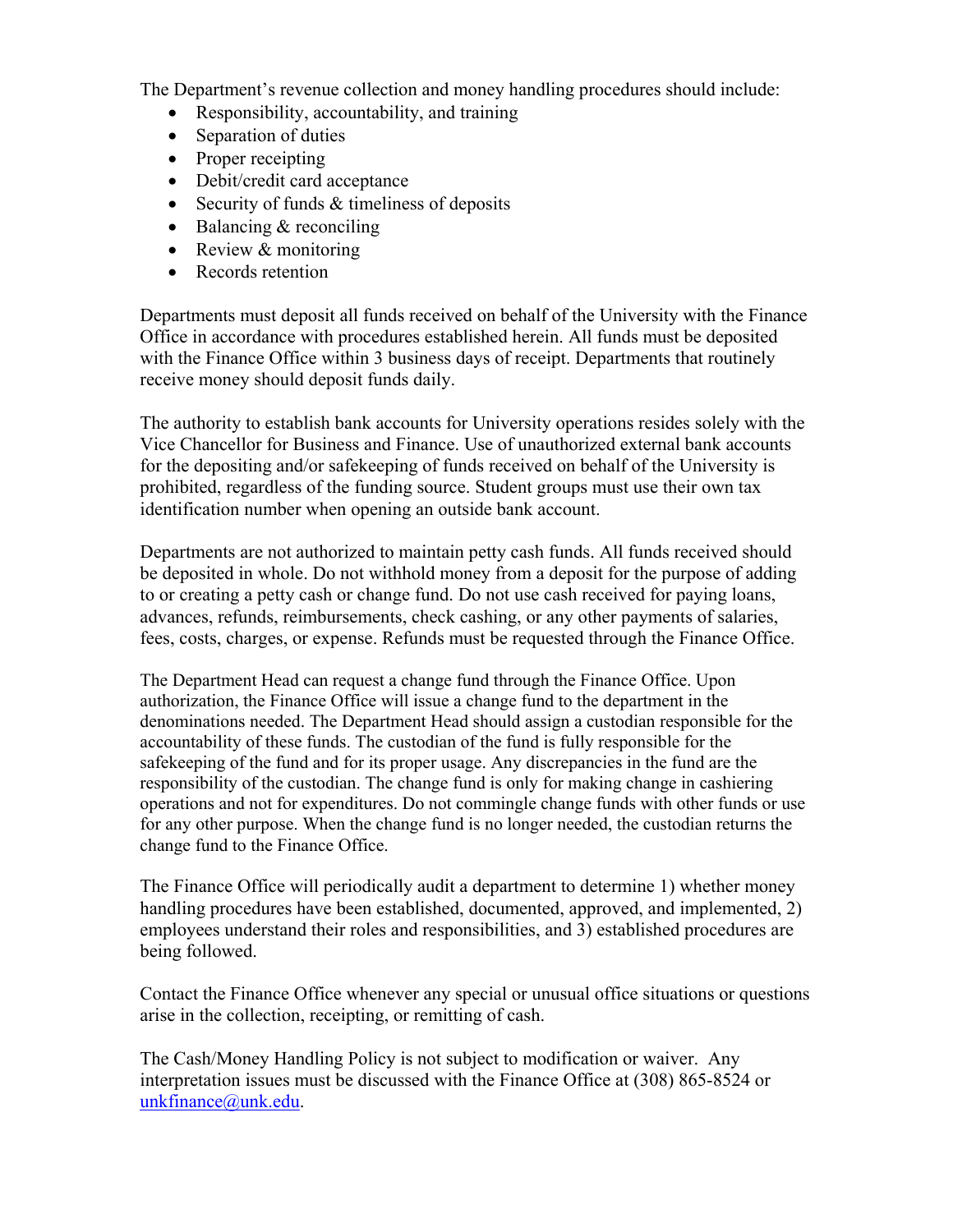## Reason for Policy

 $\overline{a}$ 

 $\overline{a}$ 

This policy is needed to ensure that all money paid to the university is properly receipted, accounted for, protected, and deposited in a timely manner. It is essential to establish strong internal controls to prevent mishandling of funds and to safeguard against loss. Strong internal controls also protect employees from inappropriate charges of mishandling funds by defining his/her responsibilities in the cash handling process.

#### **Procedures**

Procedure development rests with the department that handles the money. The following procedures are a guide for departments in developing procedures that are unique and specific to the department and the types of revenue collected. Examples of documented procedures are available from the Finance Office.

Assign duties to employees so that no single individual has control of all phases of the cash receipts process. Ideally, assign three different roles. The Asset Custodian receives the cash, issues receipt, prepares the deposit, and makes the deposit. The Reconciler compares the sales records to the deposits recorded in SAP to identify variances or irregularities. The Department Head reviews the financial activity for accuracy and completeness and authorizes exceptions. If lack of staff exists for proper separation of duties, additional compensating controls are required to mitigate risks. Maintain segregation of duties when assigning back-ups due to absences.

Record money collected on a pre-numbered two-part receipt form or cash register/receipt system immediately upon receipt. When using a receipt book, provide the customer with the top copy of the receipt. Leave the carbon copy attached in the receipt book. Initial and date void receipts and write the word "VOID" across the face of the receipt. Leave both copies of the void receipt intact in the receipt book. Issue receipts in sequential order and control receipt books so that all receipt numbers can be accounted for in the reconciliation process.

Procedures for check acceptance:

- Checks should be made payable to "University of Nebraska at Kearney" (not "UNK" or not left blank for later ink stamping). UNK cannot receipt checks made payable to the University of Nebraska Foundation or vice versa.
- Checks should be accepted for the sale amount only. Checks may not be cashed or written for more than the sale.
- All checks need to be payable through a US bank in US dollars.
- Restrictively endorse checks and money orders with the UNK endorsement stamp as soon as received. Endorsement must be placed on the back side of the "Pay to the order…" section of the check. The Finance Office orders and issues endorsement stamps to departments.
- Do not make photocopies of checks. Do not scan checks.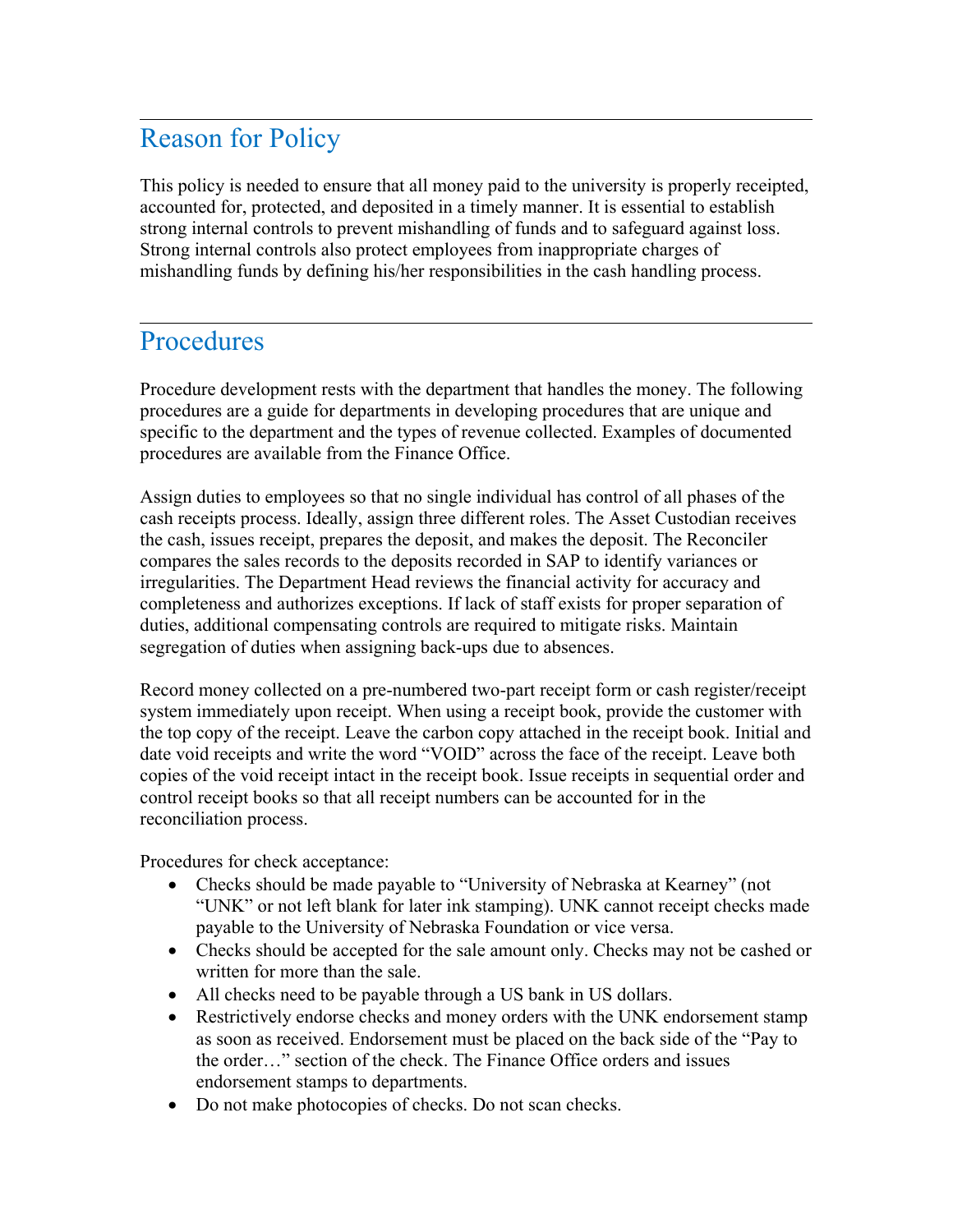- The following notice must be permanently posted anywhere UNK accepts paper checks and on any registration form that allows customers to pay by check: *Electronic Check Re-presentment Policy – In the event that your check is returned unpaid for insufficient or uncollected funds, we may re-present your check electronically. In the ordinary course of business, your check will not be provided to you with your bank statement, but a copy can be retrieved by contacting your financial institution.*
- UNK is assessed a \$20 fee by the State Treasurer for returned checks due to insufficient funds, closed account, or stop payment. The returned check amount and fee will be charged back to the department cost center originally credited. It is the department's responsibility to pursue collection of the debt.

Physically protect the money using a locking cash register, cash drawer, cash bag, or metal box that is out of public view. When not in use, store funds in a locked safe or other suitable locked location. Limit access to only those employees assigned the role of Asset Custodian. Change safe combinations & locks periodically and after employee turnover of the Asset Custodian or their back-up.

When ready to deposit funds with the Finance Office, prepare a UNK Cash Transmittal form. The form records the payer; student or customer name (if different than payer); form of payment; check number; and amount. Upon approval of the Finance Office, receipt system reports or receipt logs can be substituted for the UNK Cash Transmittal Form to avoid duplication of data entry. Recount money and verify mathematical accuracy of the form before delivering deposit to the Finance Office. Hand deliver deposits to the Finance Office. Never send a deposit through the mail.

Sales tax must be charged, collected, and remitted to the Nebraska Department of Revenue for certain types of sales and services. Contact the Finance Office for more information.

The Reconciler verifies on a timely basis (at least monthly) that the deposits recorded in SAP match the UNK Cash Transmittal Forms and applicable source documents (i.e. receipt book, payment log, cash register close-out report, etc.). In addition, the Reconciler needs to reconcile deposits to payments recorded in customer subsidiary ledger, databases, worksheets, etc.

Documentation should be retained that provides evidence that the reconciliation was completed by the Reconciler and approved by the Department Head.

Certain departments routinely provide goods and services to customers resulting in accounts receivable. The subsidiary receivable records and billings are maintained by the department. Procedures for accounts receivable:

- Accounts receivable records should be maintained by an individual who is not the Asset Custodian.
- Additions to accounts receivable records should be reconciled to sales records to ensure all sales & services are billed.
- Payments posted to accounts receivable records should be reconciled to UNK Cash Transmittal forms.
- Any credit memos or adjustments to accounts receivable should be approved by the Department Head.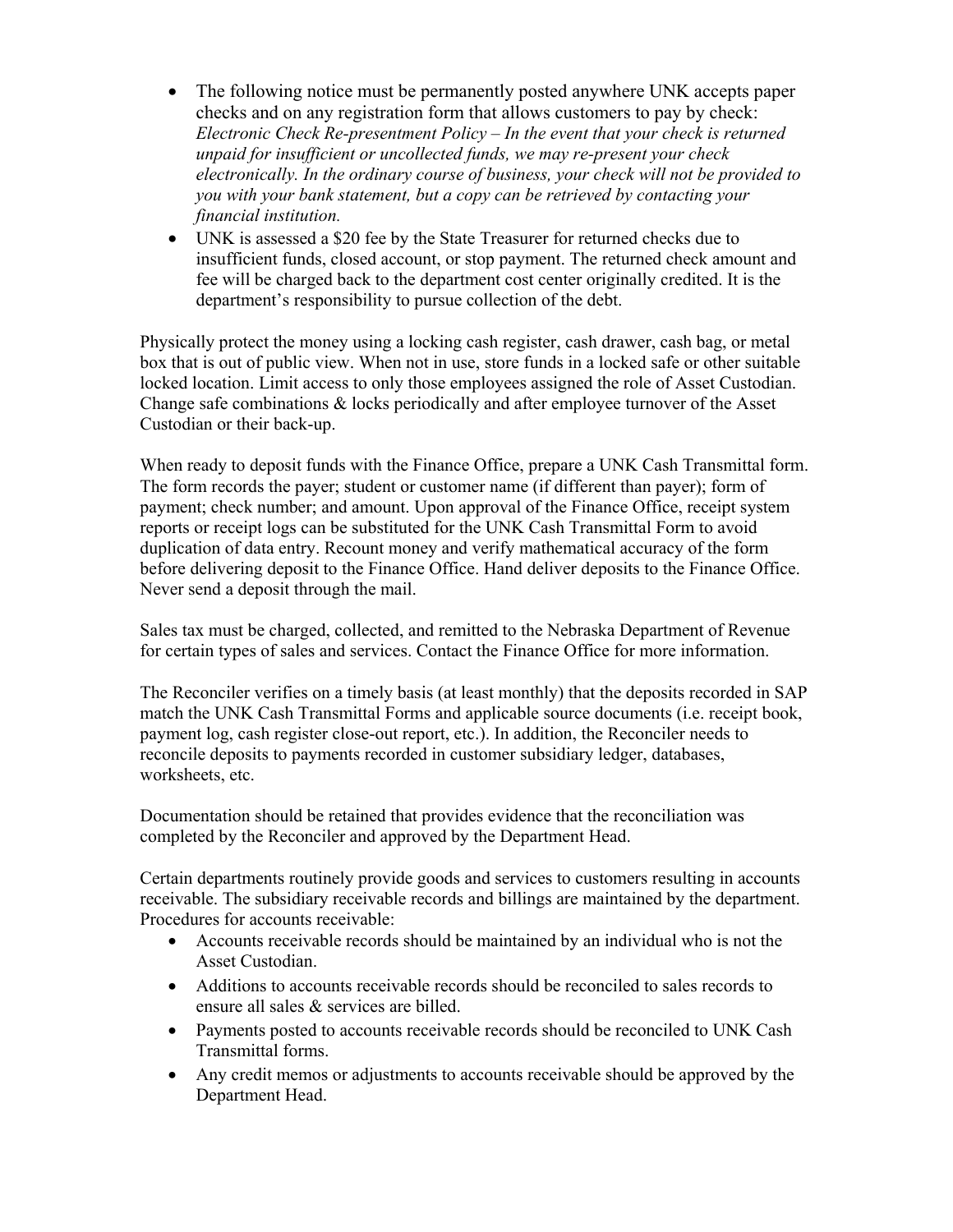- A billing cycle should be followed and an aging of accounts receivable monitored. The Department should have a policy for handling delinquent accounts.
- Departments will provide an aged schedule of accounts receivable to the Finance Office on June 30. This schedule will be signed by the Department Head. A journal entry will be entered into SAP to debit accounts receivable and credit revenue in the appropriate department cost center. Information provided by the department with regards to aging and collection efforts will be considered by the Finance Office when evaluating whether to establish an allowance for doubtful accounts.
- Arrangements can be made with the Finance Office to submit accounts receivable greater than or equal to \$50 to a collection agency. The department will need to issue a final demand letter to the customer and submit supporting documentation to the Finance Office. Any funds received from the collection agency will be deposited to the department cost center. The Finance Office will notify the department when the collection agency returns an account as uncollectible. The accounts receivable should remain on the department's accounts receivable records until it is either collected or returned from the collection agency as uncollectible.
- Accounts receivable determined to be uncollectible can be written off at the time it is determined to be uncollectible or at fiscal year-end. The Department Head will prepare and sign a schedule of accounts receivable recommended for write off and submit it to the Finance Office. The Finance Office will review the information and submit it to the Assistant Vice Chancellor for Business & Finance for written approval of the write off.

### **Definitions**

 $\overline{a}$ 

 $\overline{a}$ 

 $\overline{a}$ 

**Funds received on behalf of the University** - include but are not limited to amounts collected as a result of the use of campus equipment and facilities, sponsorships paid by a sponsor, activities of University employees in their employment, and the intermittent campus sales and services of items financed with University funds.

**Funds, Money, or Cash** - include cash, checks, money orders, cashier checks, traveler checks, debit or credit cards, etc.

**Change Fund** - money allocated to a department for the purpose of making change.

**Separation of Duties** – having multiple individuals perform cash handling tasks to maintain proper internal controls and prevent cash misappropriation.

## Additional Contacts

| <b>Subject</b> | <b>Contact</b> | Phone        | <b>Email</b>               |
|----------------|----------------|--------------|----------------------------|
| Finance Office | Scott Olson    | 308-865-8785 | olsons $2@$ unk.edu        |
| Finance Office | Jill Purdy     | 308-865-8421 | $purd$ yj $\omega$ unk.edu |